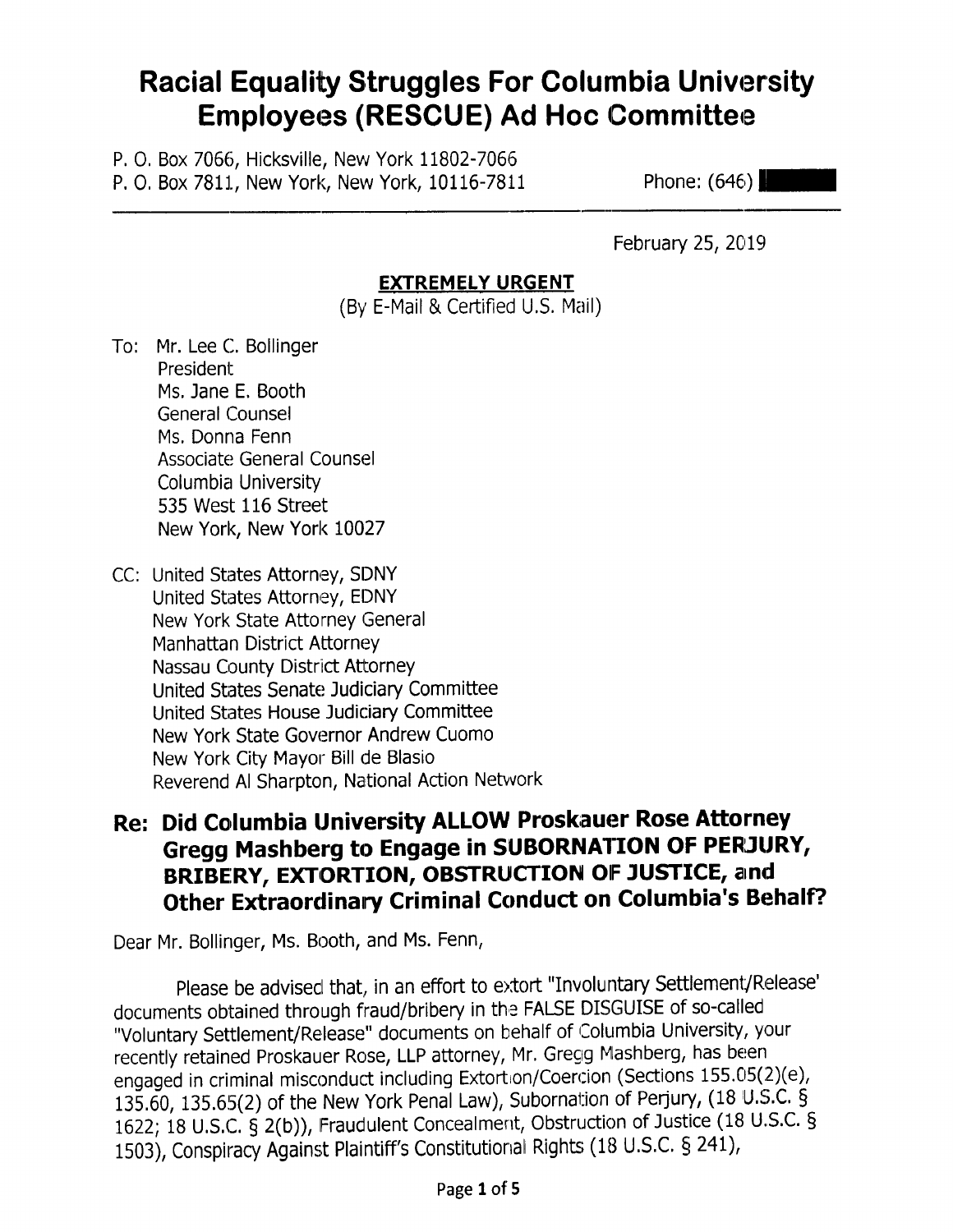#### **URGENT: Request to IMMEDIATELY Complete Expressly Agreed** Arbitration/"Binding Mediation" Before Any Intervention of **United States Justice Department**

**Randy Raghavendra** < **and Quality Randy Raghavendra** < **and Quality Randy Randy Randy Randy Randy Randy Randy Randy Randy Randy Randy Randy Randy Randy Randy Randy Randy Randy Randy Randy Randy Randy Randy Randy Randy Ran** 

To: bollinger@columbia.edu <bollinger@columbia.edu>,lcb50@columbia.edu <lcb50@c olumbia.edu>,officeofthepresident@columbia.edu <officeofthepresident@columbia.edu >, Jane E. Booth < jeb@gc.columbia.edu >, Donna Fenn < df@gc.columbia.edu > Cc: Edward Brill <ebrill@proskauer.com>,Susan D. Friedfel <susan.friedfel@jacksonlewis.com>,danielle.segnomoroni@jacksonlewis.com <danielle.segno-moroni@jacksonlewis.com>

January 7, 2019

To: Mr. Lee C. Bollinger, President Ms. Jane E. Booth, General Counsel Ms. Donna P. Fenn, Associate General Counsel Columbia University

#### Re: Request to IMMEDIATELY Complete Expressly Agreed Arbitration/ "Binding Mediation" Under Jurisdiction of Labor Arbitrator, Martin F. Scheinman, Before Any Intervention of the United States Justice Department in Columbia University's "Elaborate Perjury/Fraud/ BRIBERY/Extortion" SCANDAL Regarding Equal Opportunity Rights of Minority Employees at the 265-Years Old Ivy League

Attached is copy of the Letter to the EDNY District Court Judge and the most recent (January 3, 2019) 91-Page Federal Court Complaint to seek the immediate intervention of the United States Justice Department in the Extraordinary "Elaborate Perjury/Fraud/BRIBERY/Extortion" Scandal involving the prestigious Columbia University.

Criminal complaints have also been filed with the United States Attorney, New York State Attorney General, United States Senate and House Judiciary Committees in this matter.

As already CONCEDED/admitted by Columbia attorneys, Mr. Edward Brill and Ms. Susan Friedfel, I once again request that Columbia complete the EXPRESSLY AGREED Arbitration/"Binding Mediation" under the expressly agreed jurisdiction of the Labor Arbitrator, Martin F. Scheinman, to resolve this 15-Years old Civil Rights Conspiracy matter in a QUICK & MEANINGFUL manner.

Reverend Al Sharpton's National Action Network can also assist in the meaningful resolution of this matter.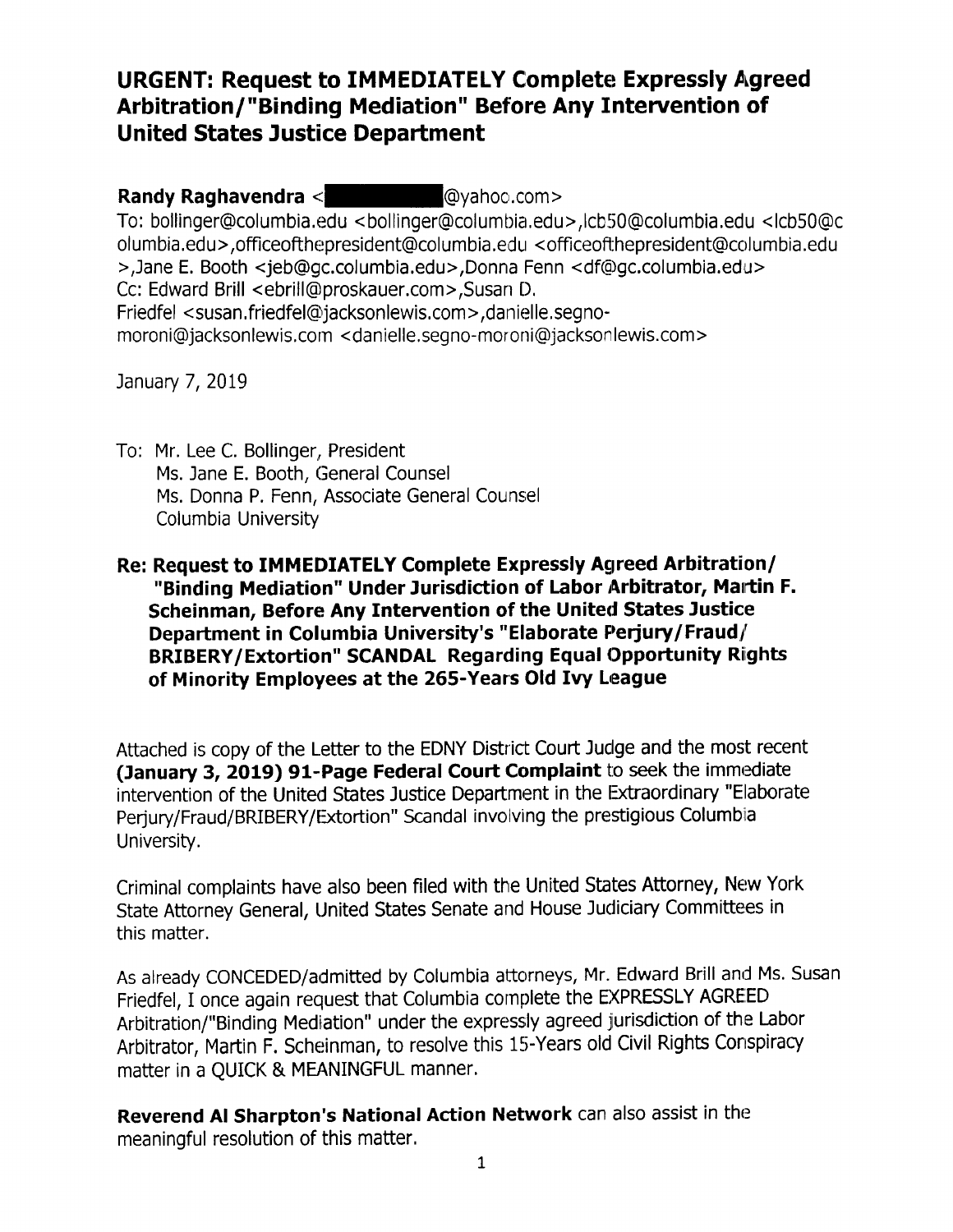I also request that Columbia retain a new attorney and get rid of Mr. Gregg Mashberg who seems to be considering himself to be a "SAVIOR" of his Proskauer Rose law firm to the detriment of his own client, Columbia University, which is outrageous to say the least and can be deemed obvious DISBAMBLE attorney misconduct.

In the interest of every body concerned, I look forward to Columbia's immediate re-consideration and completion of the expressly agreed arbitration before this matter escalates into a "NATIONAL SCANDAL." I will be happy to retain an honest attorney for completion of the expressly agreed arbitration/"binding mediation."

Please reply A.S.A.P and at least by Friday, January 11, 2019.

Yours Truly,

Randy S. Raghavendra, M.E, M.B.A. Founder, Racial Equality Struggles for Columbia University Employees (RESCUE) Ad Hoc Committee Phone: (

CC: Mr. Edward Brill Ms. Susan Friedfel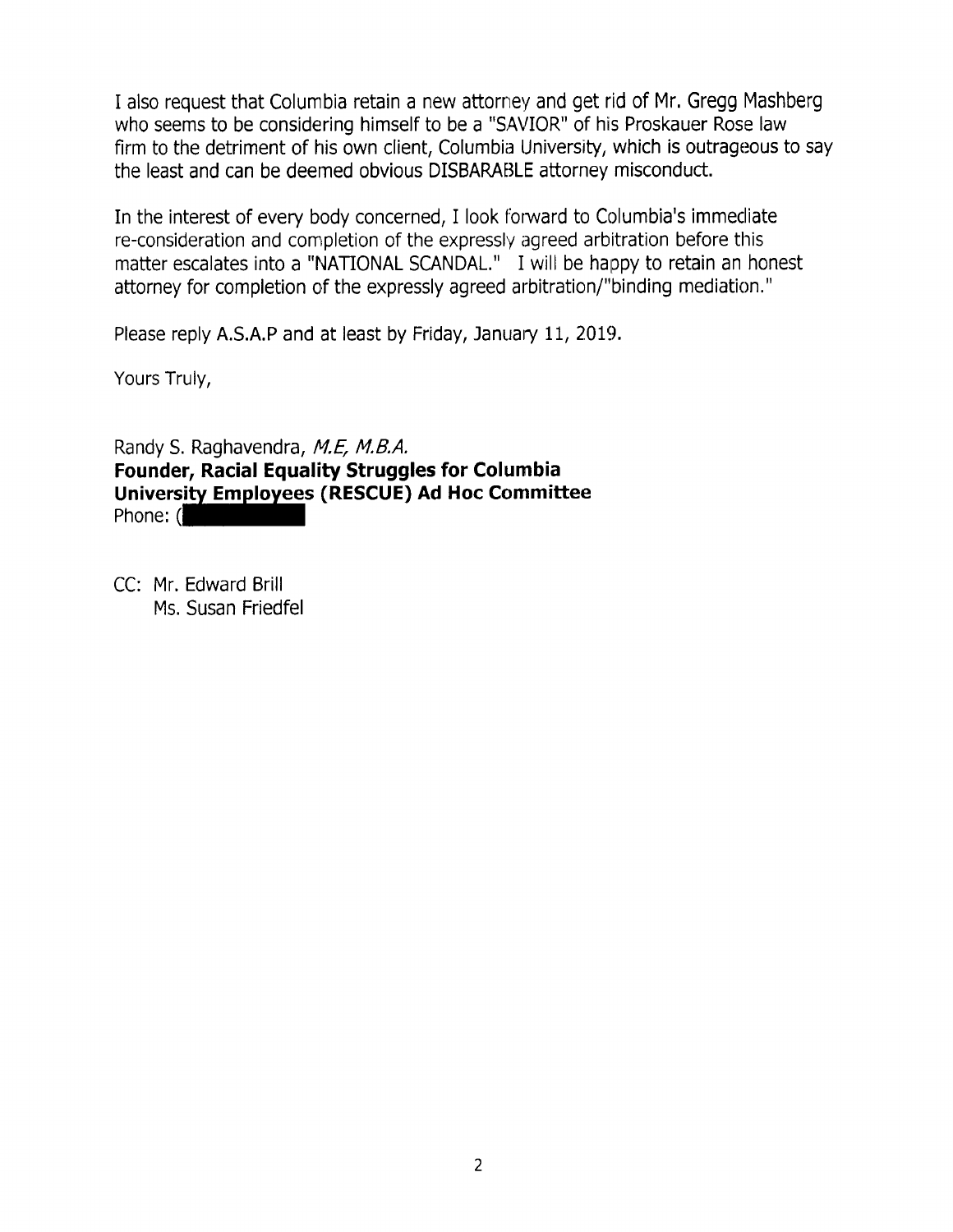# **Racial Equality Struggles For Columbia University Employees (RESCUE) Ad Hoc Committee**

(Mr. Randy S. Raghavendra, *M. Engg., M. B. A.*, Founder) P.O. Box 7066, Hicksville, NY 11802-7066

Phone: (516) 433-7265

E-Mail: RESCUE\_Columbia\_University @Yahoo.com RSRaghavendra@Yahoo.Com

#### **EXTREMELY URGENT** By Fax And Or Certified Priority U.S. Mail

February 9, 2009 Rev.

To: Mr. Lee C. Bollinger, Esq. President Columbia University 202 Low Library, Mail Code 4309 535 West 116 Street New York, NY 10027

Re: Request For The LAWFUL Organization Of An Anti-Discrimination "Minority Employees Association" Through IMMEDIATE Negotiations, Given The Columbia University President's PERSONAL Responsibility & Accountability For RESTORING The Basic Constitutional Rights, Civil Rights, & NLRA Rights Of The Victims Of Racial Discrimination, Anti-Semitism, And Or Harassment, Including Sexual Harassment, At The 250-Years Old Ivy League University

Dear Mr. Bollinger:

During this Black History Month 2009 and after the first Black American has been sworn in to be the President of the United States, I am requesting that you allow the 250-years Columbia University to at least make the same progress in Civil Rights as the rest of this great country may have made.

Enclosed are my "FORMAL REQUEST" for any IMMEDIATE Negotiations for the lawful organization of an anti-discrimination "Minority Employees Association" in the form of a 5-page Order To Show Cause Notice To The United States District Court (also, sent as e-mail attachment), 110-page Affidavit, and the 45-page Memorandum of Law in support of my SECOND Order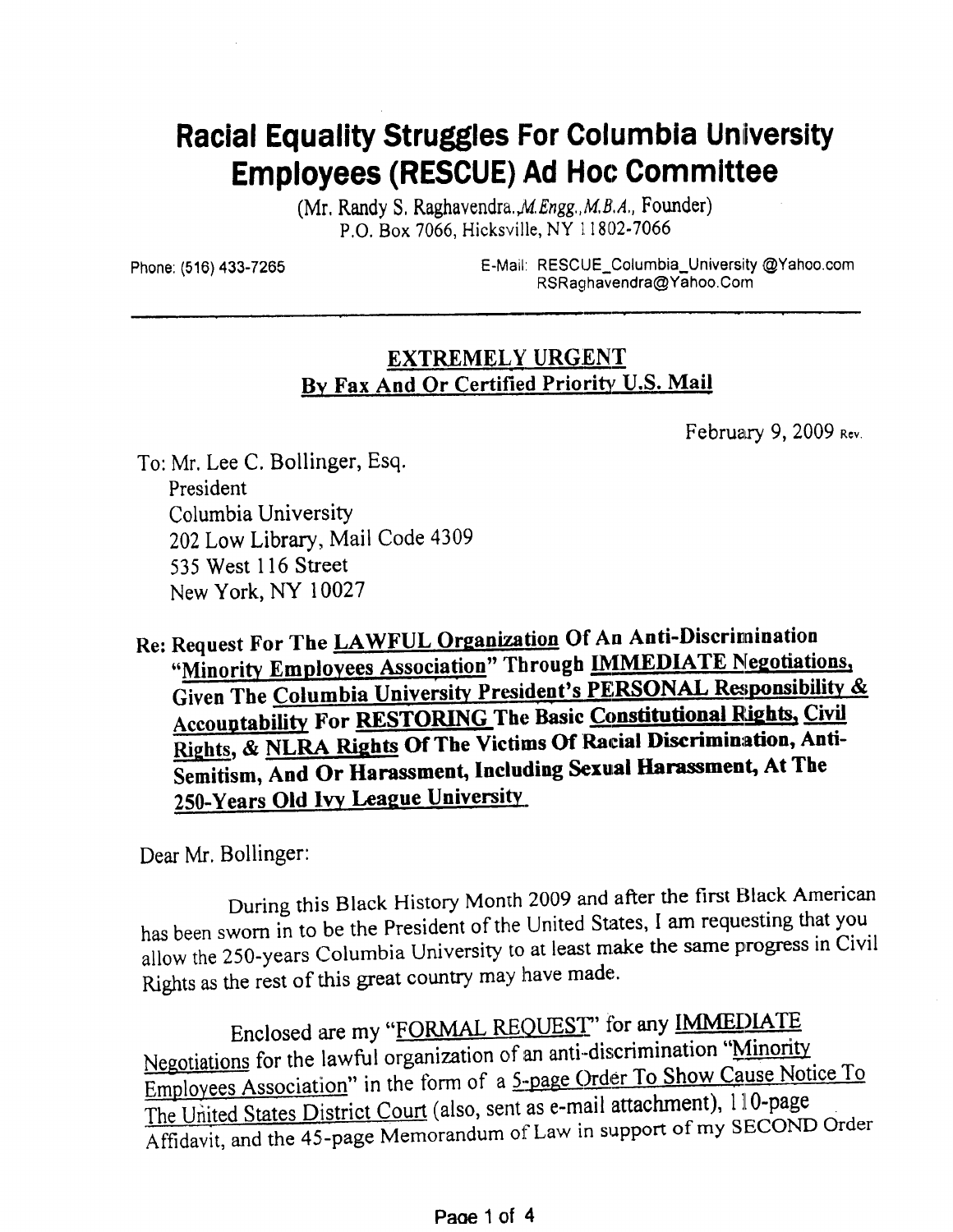### Randy S. Raghavendra, M.Engg., M.B.A. Chair, Racial Equality Struggles For Columbia University Employees (RESCUE) Ad Hoc Committee

P.O. Box 7066, Hicksville, New York 11802-7066

Phone: (646) 229-9971

E-Mail: RSRaghavendra@Yahoo.com

#### **EXTREMELY URGENT** By Fax And Or Certified U.S. Mail

July 12, 2007

To: Mr. Lee C. Bollinger President Columbia University 202 Low Library, MC 4309 535 West 116th Street New York, NY 10027

#### Re: Preventing An Anti-Discrimination "Minority Employees Association" At Columbia University & Potential Civil Rights Class Action Through Direct Intimidation & Illegal Retaliation Is "Obstruction Of Justice"

Dear Mr. Bollinger:

I am writing this letter in reply to the letter dated July 9, 2007 written to me by one of your lawyers, Ms. Patricia Catapano, on your behalf.

It appears that almost all the lawyers hired by you seem to believe that just because the prestigious Columbia University is very wealthy and powerful, with almost unlimited financial and legal resources, you may be above and beyond the Constitutional & Civil Rights laws of the United States, and that this New York City based Ivy League institution can continue to openly maintain even some of its policies and practices of racial subjugation and intimidation through a system of institutionalized racial discrimination, unacceptable racial double-standards, anti-Semitism and or other harassment. Again, I can only respectfully remind you that the so-called "Speech Code" that was implemented at the University of Michigan while you were at that university was struck down and deemed totally unconstitutional by the Federal Court.

Therefore, in the spirit of Dr. Martin Luther King and Mahatma Gandhi, I will continue to apply for even the lowest-level clerical/secretarial/house-attendant positions at Columbia University. Every time I am denied a Columbia employment opportunity, I can only remind you that it is illegal retaliation and would be an additional count of "Obstruction of Justice" and the suppression of the constitutional rights and real equal opportunity for the Blacks and other minorities associated with this elite university of privilege. As you know, if Dr. King had given up his struggles some where in the middle of the American Civil Rights movement, Black people would still be riding in the back of buses and drinking from separate water fountains, and if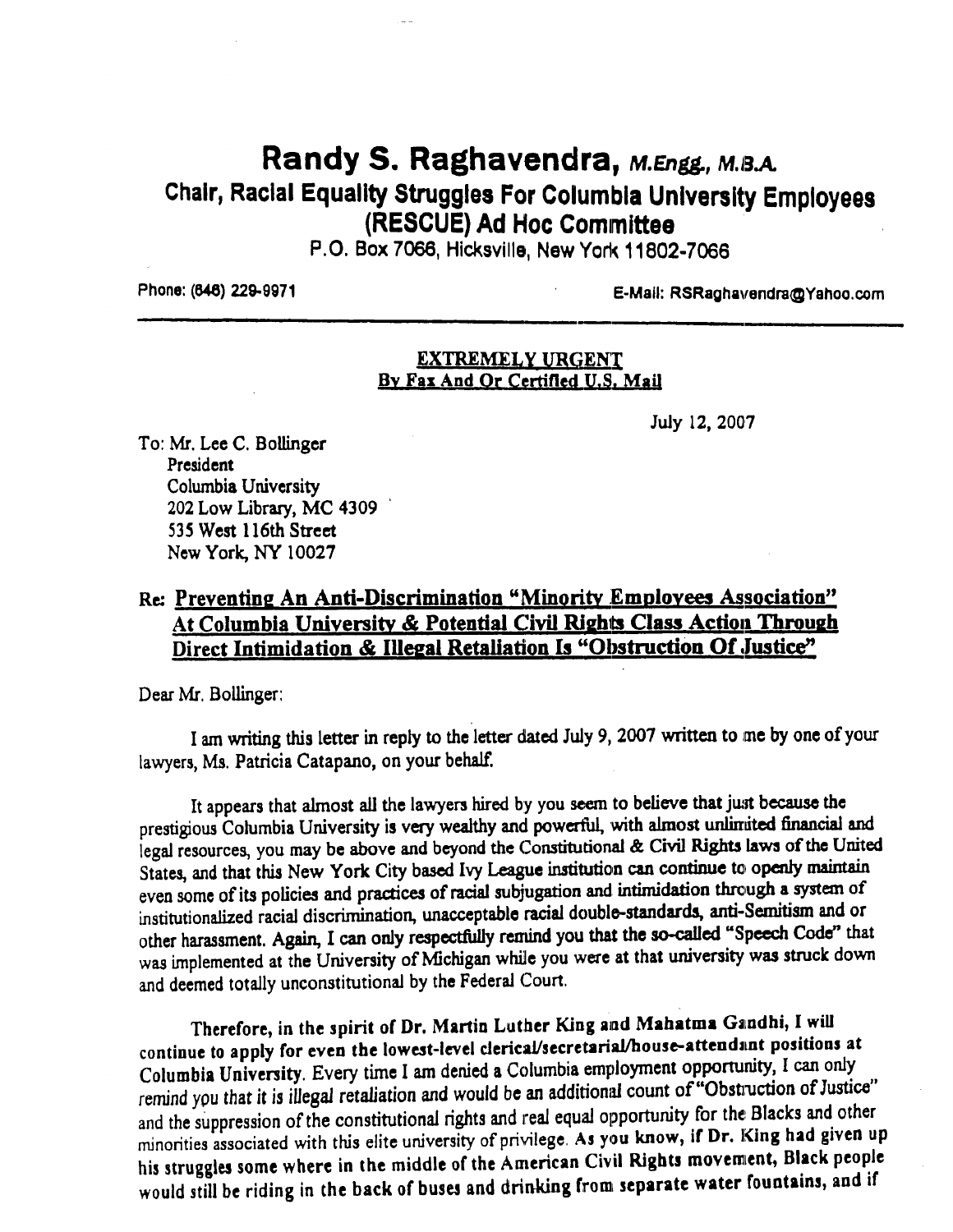Mahatma Gandhi had given up his freedom struggles halfway to India's independence, the dark-skinned Indians would still be serving mostly as servants and cleaning tables in some English mansions and bungalows of the colonized British India.

I look forward to my rightful re-employment and restarting my career at Columbia University and the "truthful" equal opportunity (beyond racial tokens) for the Blacks and other minorities in this 250-years old institution of privilege that continues to receive over 550 Million Dollars of tax-payer money as government aid every year.

Thank you.

Yours Very Truly,

R.S. Raghavende

Randy S. Raghavendra, M. Engg., M. B.A.

CC: Professor David Dinkins Professor Manning Marable Professor Robin D.G. Kelley (USC) Professor Kimberle W. Crenshaw. Esq. Professor Patricia J. Williams, Esq Mr. Robert Kasdin Ms. Lucinda Durning Mr. Joseph Ienuso Other Minority Employees/ Faculty/Students (As Appropriate)

**RSR/yr**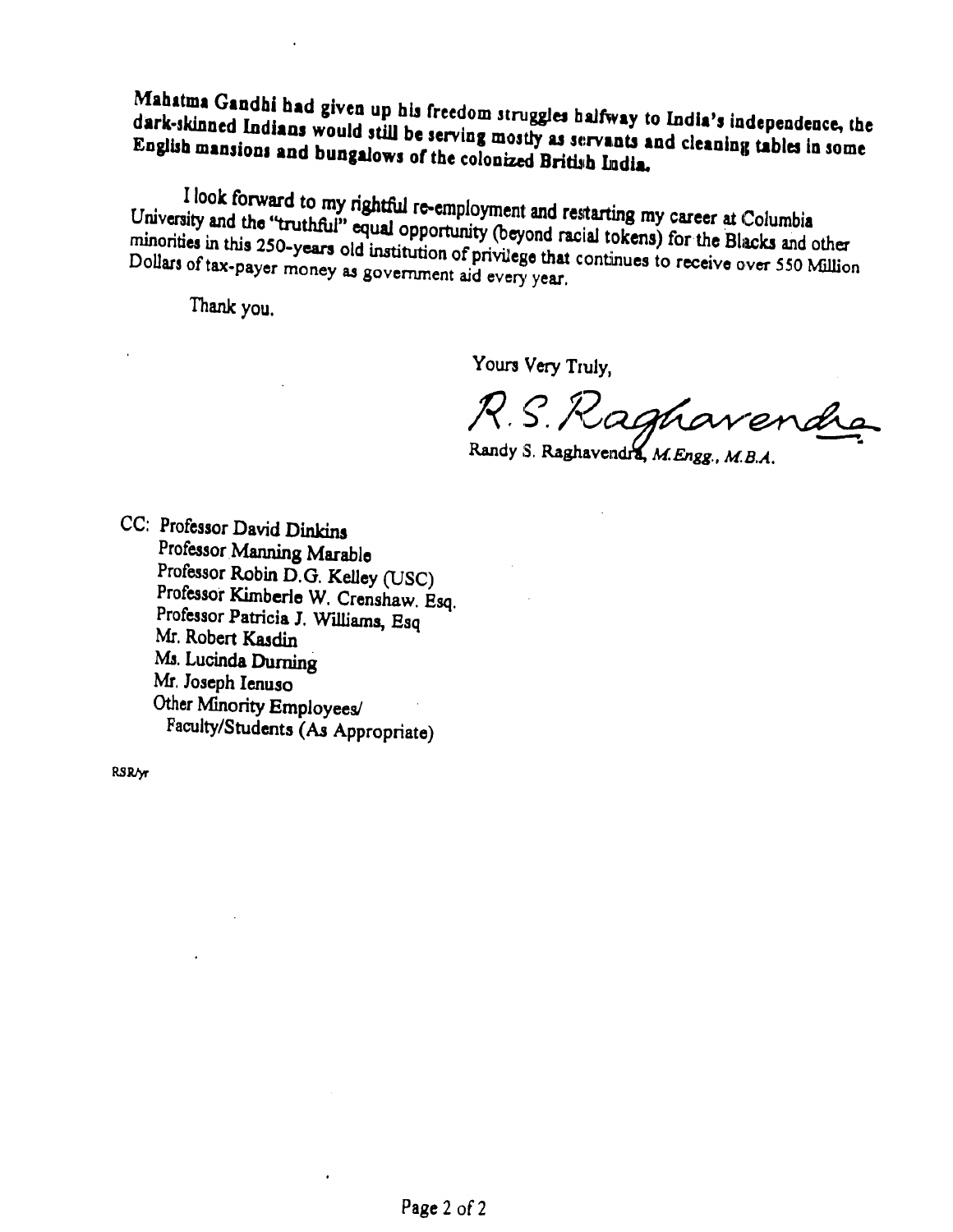# Racial Equality Struggles For Columbia University **Employees (RESCUE) Ad hoc Committee**

(Mr. Randy S. Raghavendra., M. Engg., M. B.A., Chairperson) P.O. Box 7066, Hicksville, NY 11802-7066

Phone: (516) 433-7265 (648) 229-9971

E-Mail: RESCUE\_Columbia\_University @Yahoo.com RSRaghavendra@Yahoo.Corn

#### **EXTREMELY URGENT** By E-Mail, Fax And Or Certified U.S. Mail

May 7, 2008

To: Mr. Lee C. Bollinger President Columbia University 202 Low Library, MC 4309 535 West 116th Street New York, NY 10027

#### Re: Blacks, Jews, & Other Minorities CANNOT Be Denied Re-Hiring Due To Columbia University's Prior Illegal "Retaliatory Firings"

Dear Mr. Bollinger:

This is in reply to a letter (see attached) dated April 23, 2008 from one of your lawyers, Ms. Donna P. Fenn, that seems to suggest that the civil rights laws and the NLRA laws of the United States do NOT apply to the Columbia Administration.

Being a constitutional rights lawyer yourself, kindly advise your in-house and outside counsel and all the other Columbia executives involved in my hiring or re-hiring that they CANNOT use any of Columbia's prior illegal retaliatory actions (retaliatory termination of my employment in September 2005) as an "excuse or pretext" for additional illegal retaliation (such as refusing to hire or re-hire me to even the lowest-level clerical position at Columbia.) Would this not be very similar to saying that "A criminal has the constitutional 'RIGHT To KILL' a rape victim simply because it is the victim's fault that she was resisting the rape and had later decided to speak out"? The circuit court has already ruled that "Allowing an employer to use one illegal violation as an excuse for an other illegal violation would produce ABSURD results."

As you know, on March 10, 2008, the United States District Court Judge, Honorable Henry Pitman, in a 77-page report, has already **ALLOWED** the prosecution of my civil rights related illegal retaliation charges against both you and Mr. Robert Kasdin, individually. I note that both Mr. Joseph Jenuso and Ms. Lucinda Durning also can be sued and are personally liable for refusing to re-hire me for illegal retaliatory reasons; However, because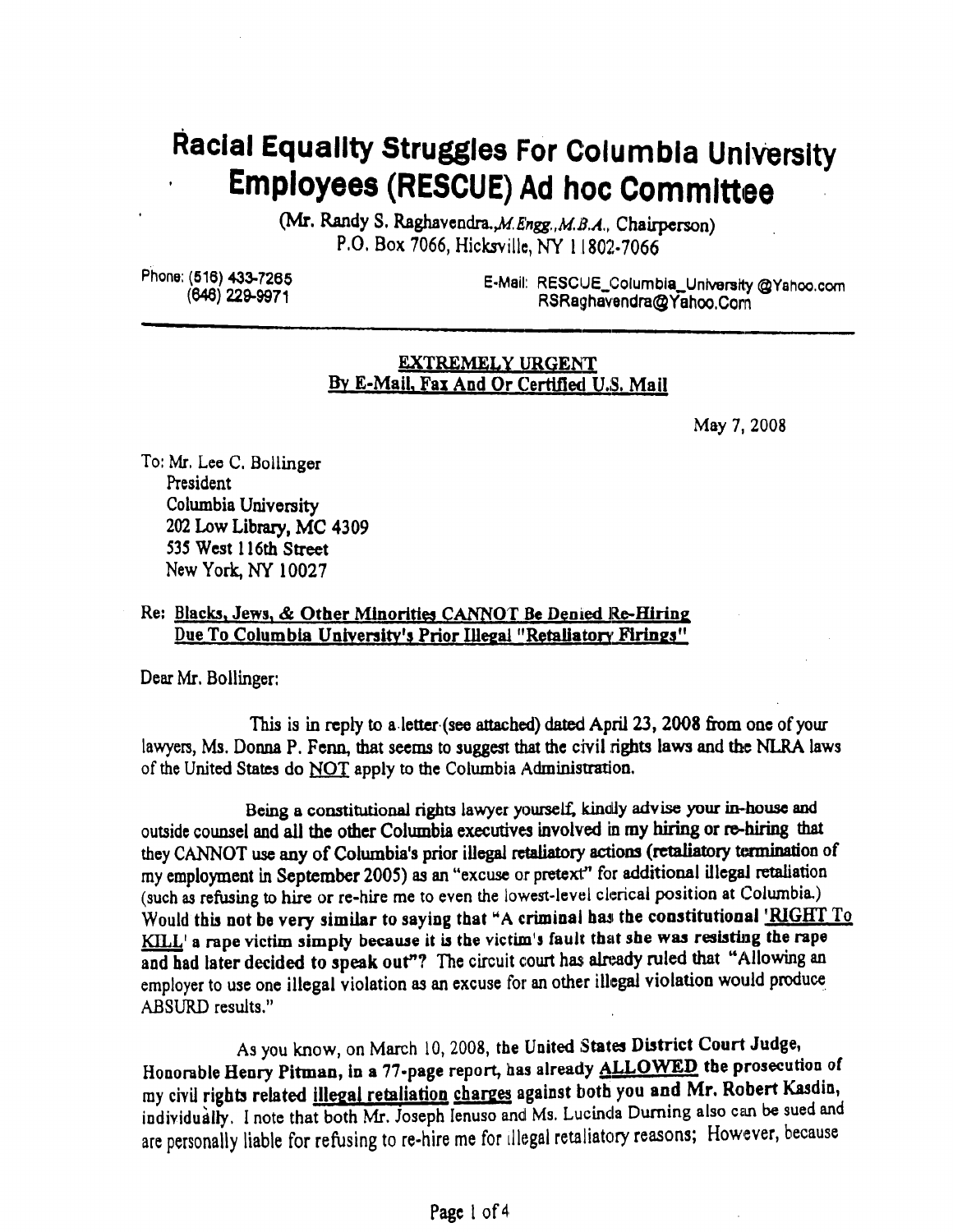### COLUMBIA UNIVERSITY

IN THE CITY OF NEW YORK

OFFICE OF THE GENERAL COUNTEL

Direct Line: (212) 364-4521 Promine (212) 854-7292

October 7, 2005

By Facsimile

Randy S. Raghavendra P.O. Box 7066 Hicksville, NY 11802-7068

#### Re: Your e-mails and faxes to President Bollinger

Dear Mr. Raghavendra:

I am writing on behalf of President Bollinger concerning your frequent e-mails and letters to him, purportedly concerning free speech. Please be advised that President Bollinger will not respond to your mailings, nor will he or any other senior officers of the University meet with you. Any questions about your grievance procedure should be addressed to Doreen Moche. Any other matters should be handled through your counsel.

Additionally, you must stop representing yourself as an employee of Columbia University on your fax cover sheet: the ambiguous statement "position under review" does not correct the misrepresentation.

Vary truly yours,

P. Rie Centerpound

Patricia Sachs Catapano **Associate General Counsel** 

cc: President Lee Bollinger Robert Kasdin Laura Barbleri, Esq.

03.44367.1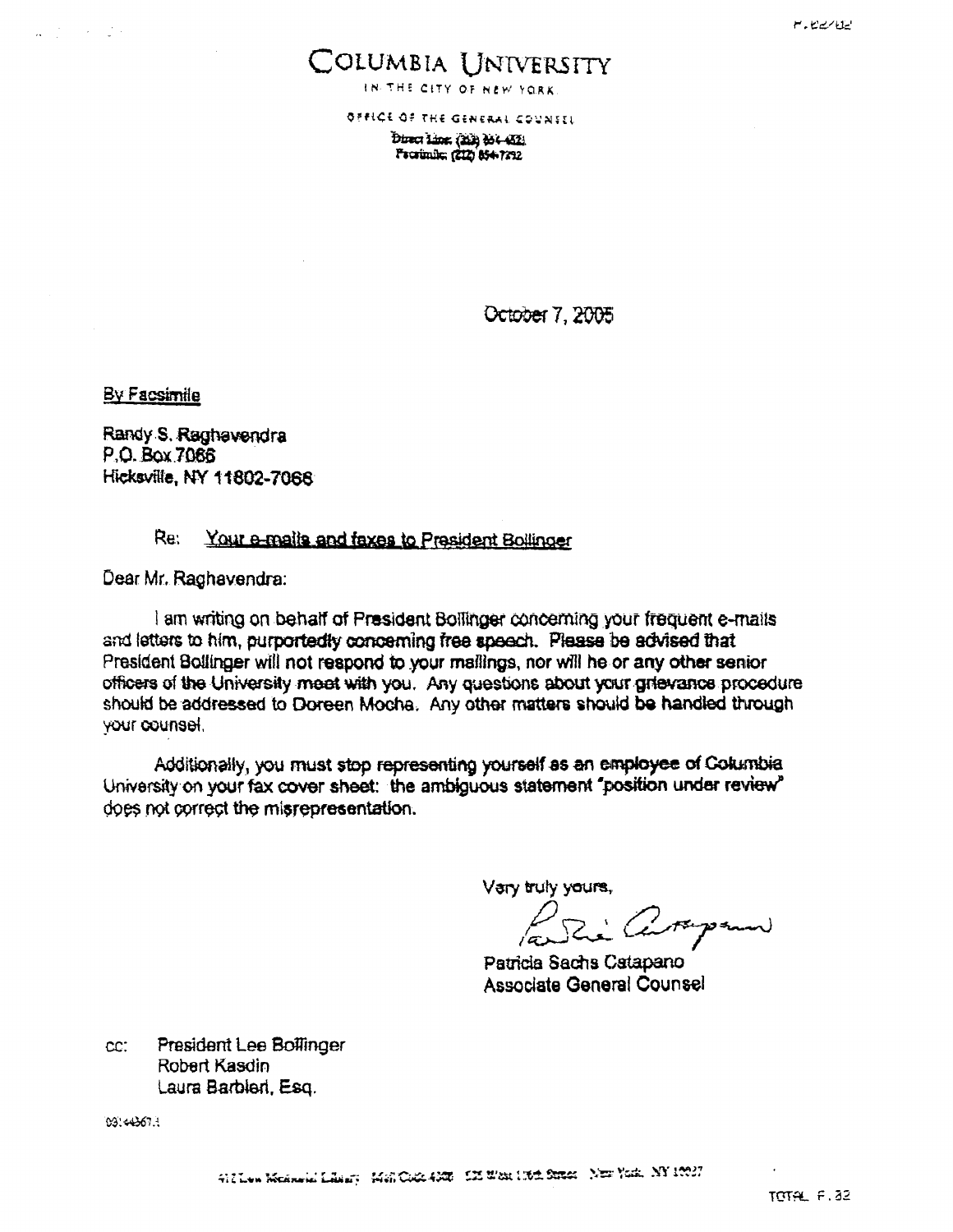### Columbia University IN THE CITY OF NEW YORK

OFFICE OF INSTITUTIONAL REAL ESTATE

### By E-Mail & Certified U.S. Mail

July 26, 2004

 $\mathop{\mathrm{To}}$ : Ms. Colleen Crooker Vice President, Human Resources Columbia University 1901 Interchurch Center 475 Riverside Drive, MC 7705 New York, New York 10115

# Re: Free Speech Rights Of Blacks/Colored Minorities & Retaliation?

Dear Ms. Crooker:

Please be advised that Mr. Robert Kasdin's office has advised me to contact you regarding Columbia University Policies and Procedures regarding (1) Establishing yery specific remedial measures to prevent retaliation and or further escalated discrimination/harassment and (2) Free Speech Rights of Blacks/Colored employees who have already filed formal racial discrimination/harassment complaints/lawsuits such as me.

With all due respect, your undated letter of March 2004 does not list in unambiguous terms as to what kinds of acts specifically would be considered as a violation of the Columbia University policy, if any, on Free Speech Rights and Press Releases. There were some threats and some words in your letter which to me sounded deliberately vague and ambiguous and which many may believe were perhaps meant mostly to intimidate. Therefore, to make sure that there is absolutely no misunderstanding of any kind whatsoever of any Columbia University policies, I would like to send you a list of questions in simple (lay-man's) language that in most cases can be answered with a simple "Yes" or "No" response. I believe these specific questions may define the University's Policies and or Procedures, if any, to prevent further escalated retaliation/ harassment and also on the Free Speech Rights of Blacks/Coloreds. Of course, after I have your specific responses to my specific questions, I will be happy to meet with you in person to clarify any other specific issues of potential misunderstanding.

If you have any specific objections regarding the above, please let me know ASAP and we can discuss this further and or proceed accordingly. As you know, as of now, I do not have an attorncy representing me on the issue of Free Speech Rights. Unless and until I have more specific knowledge of what the University's Policy on Free Speech Rights is, it may not be meaningful for me to have an First Amendment Rights attorney represent me at this point.

Given the seriousness of this matter, I look forward to your reply and or confirmation as